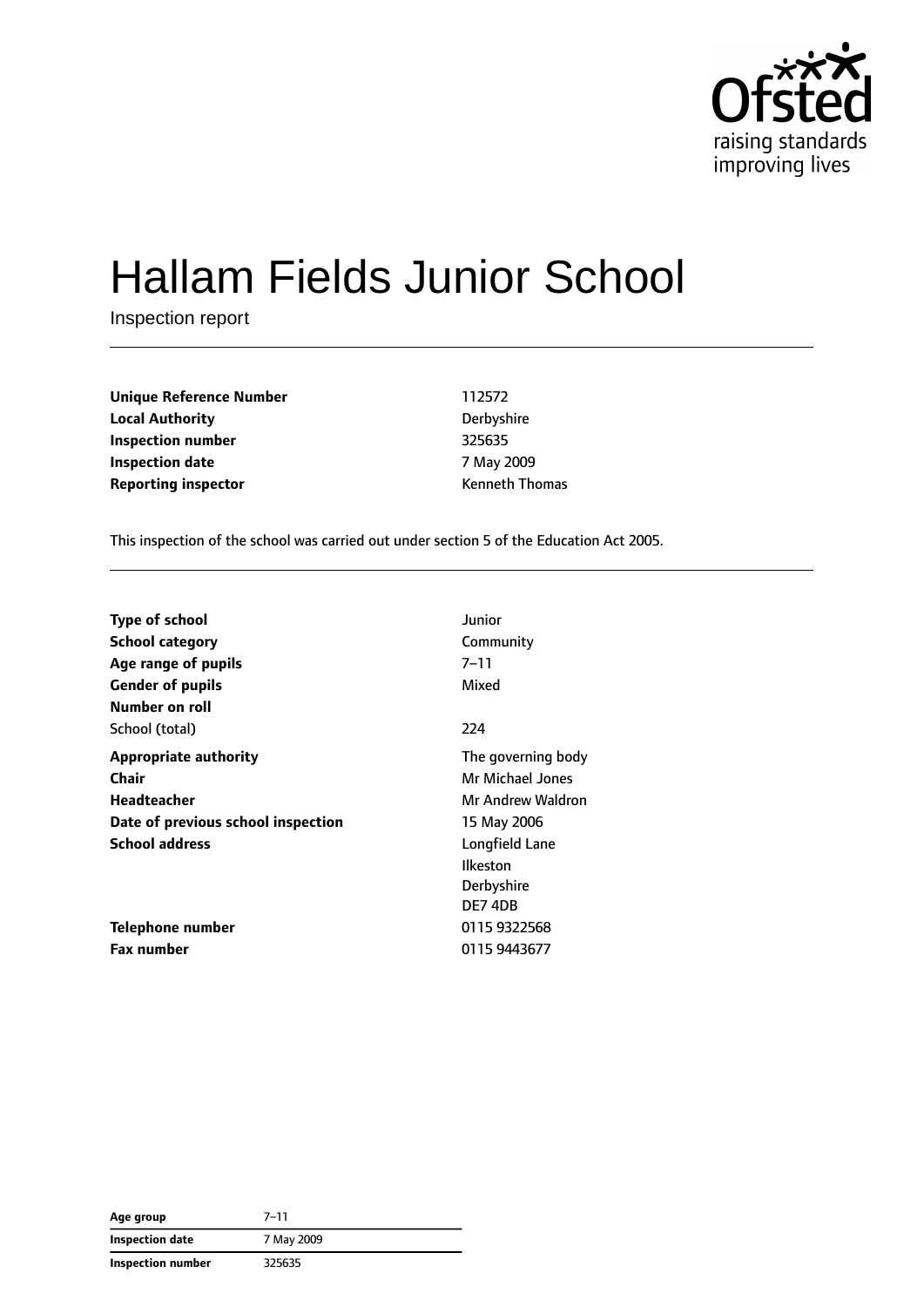.

<sup>©</sup> Crown copyright 2009

Website: www.ofsted.gov.uk

This document may be reproduced in whole or in part for non-commercial educational purposes, provided that the information quoted is reproduced without adaptation and the source and date of publication are stated.

Further copies of this report are obtainable from the school. Under the Education Act 2005, the school must provide a copy of this report free of charge to certain categories of people. A charge not exceeding the full cost of reproduction may be made for any other copies supplied.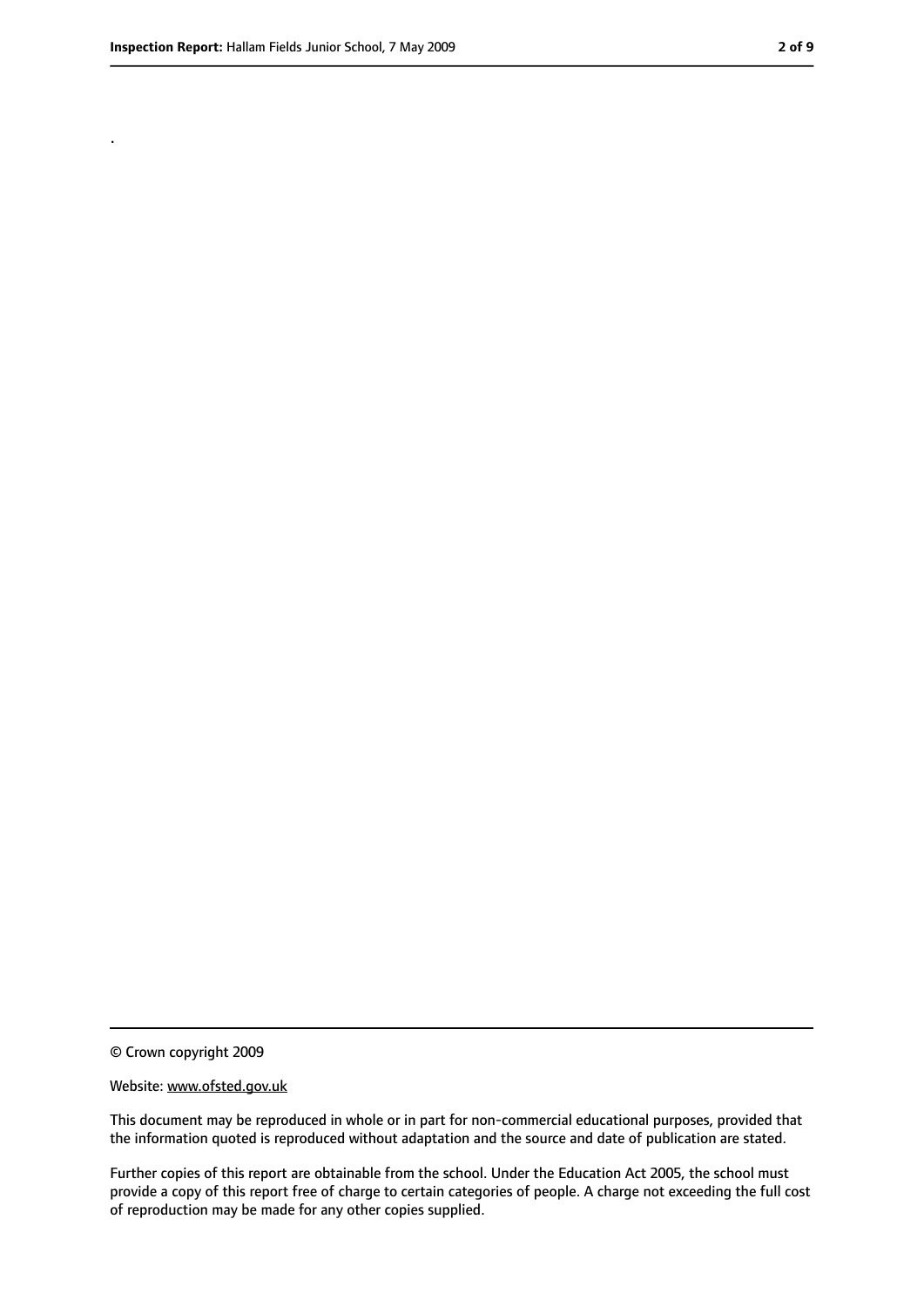# **Introduction**

The inspection was carried out by an additional inspector. He evaluated the overall effectiveness of the school and investigated:

- the impact of the school's strategies for raising even further the proportion of pupils gaining higher levels in mathematics
- the preparation of pupils for life in a multicultural society
- the effectiveness of staff with coordinating responsibilities.

Evidence was gathered from analyses of pupils' test results, current assessment and tracking information, and observation of lessons. Parent questionnaires, discussions with the headteacher, senior staff, governors and pupils also contributed to the judgements. Other aspects of the school's work were not investigated in detail, but the inspector found no evidence to suggest that the school's own assessments, as given in its self-evaluation, were not justified, and these have been included in the report where appropriate.

## **Description of the school**

Hallam Fields is an average sized junior school. Almost all pupils are of a White British background and have English as their first language. The proportion of pupils entitled to claim free school meals is below average as is that with a statement of special educational needs. The proportion of pupils with learning difficulties and/or disabilities is about the same as that in most other schools. The school has gained: the Basic Skills Quality Mark for Literacy and Numeracy; the Healthy School Award; the Derbyshire Anti-Bullying Commitment (ABC) Award; the DCSF International School Award; Foundation Level (Introducing Internationalism); the Financial Management Standard in Schools; the Investors in People Award; and the Sportsmark Award and the EcoGreenflag Award for environmental awareness.

#### **Key for inspection grades**

| Grade 1 | Outstanding  |
|---------|--------------|
| Grade 2 | Good         |
| Grade 3 | Satisfactory |
| Grade 4 | Inadequate   |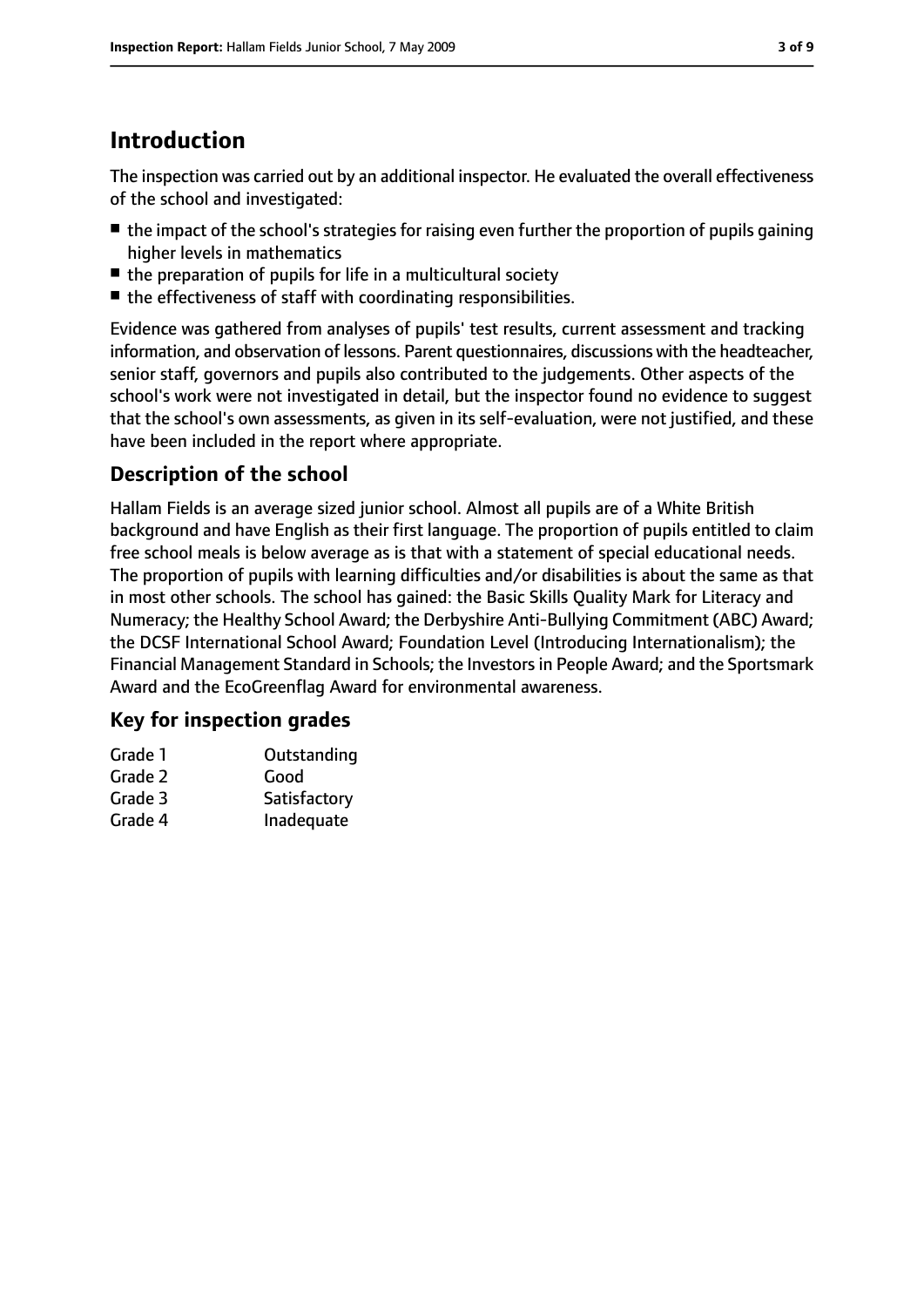## **Overall effectiveness of the school**

#### **Grade: 1**

Hallam Fields Junior School is an outstanding school. It provides an exceptional quality of education for its pupils and gives excellent value for money. The school works particularly well with other schools, agencies and the community to enrich pupils' education and ensure their well-being. Fundamental to the ethos of the school is respect for the individual and for differences in people's faiths and backgrounds. This, together with the global dimension to the curriculum, makes a strong contribution to community cohesion. Parents are overwhelmingly supportive of the school and very pleased with the quality of education provided for their children. One parent's comment typified the opinion of many, 'This is an excellent, well-managed and forward-looking school'.

Because the school sets and achieves very challenging targets, all groups of pupils, including those who find learning more difficult and the faster learners, make excellent progress as they move through the school. From broadly average standards on entry, standards at the end of Year 6 in English, mathematics and science have been steadily rising and are now high. The 2008 national test results show that in addition to almost all pupils achieving at least the expected Level 4 or above in English, mathematics and science, just over a half achieved higher levels in English and science, while about a third achieved the higher levels in mathematics. The school is taking action to improve the performance of higher-ability pupils in mathematics, particularly of able girls, so that standards match those in the other two subjects. Reliable school assessment information and other inspection evidence indicate that the action being taken is meeting with success and the school is on track to achieve the challenging targets set for this year. The progress of pupils with particular learning needs is outstanding because they are included in all that the school offers and their needs are very carefully identified and addressed through high-quality support. As one parent of a child with special needs wrote, 'The support given to my child has been excellent and I am kept fully informed about my child's progress'.

The outstanding leadership of the headteacher, together with a very effective senior leadership team, is at the heart of the school's success. With the full support of staff and governors, they set a clear direction for the school and a well-considered agenda for continued improvement. The school has systematically tackled the areas for improvement from the last inspection. The thoroughness with which this has been done and the positive impact of the action taken, confirm the school's outstanding capacity for continued improvement. The rigorous monitoring of all aspects of the school's work by senior leaders and subject coordinators, provide all concerned with a clear understanding of the school's strengths and where improvements can be made. The latter are identified in the school improvement plan and nothing demonstrates the forward-looking ethos of the school more than the excellent range of professional development opportunities available for staff. These are carefully planned to match the school's improvement priorities and underpin the school's continuing improvement. Because governors know the school and the community very well, their contribution to sustaining high-quality provision is invaluable. They challenge and oversee the school's work very effectively.

Teaching and learning are consistently good and often outstanding. Teachers are enthusiastic, have good subject knowledge and high expectations. Increasingly effective use is being made of assessment information to plan lessons that provide challenging activities that stimulate pupils' interest and actively engage them in learning. As a result, the pace of lessons is brisk and pupils make rapid progress. Staff recognise that in order to further accelerate learning, so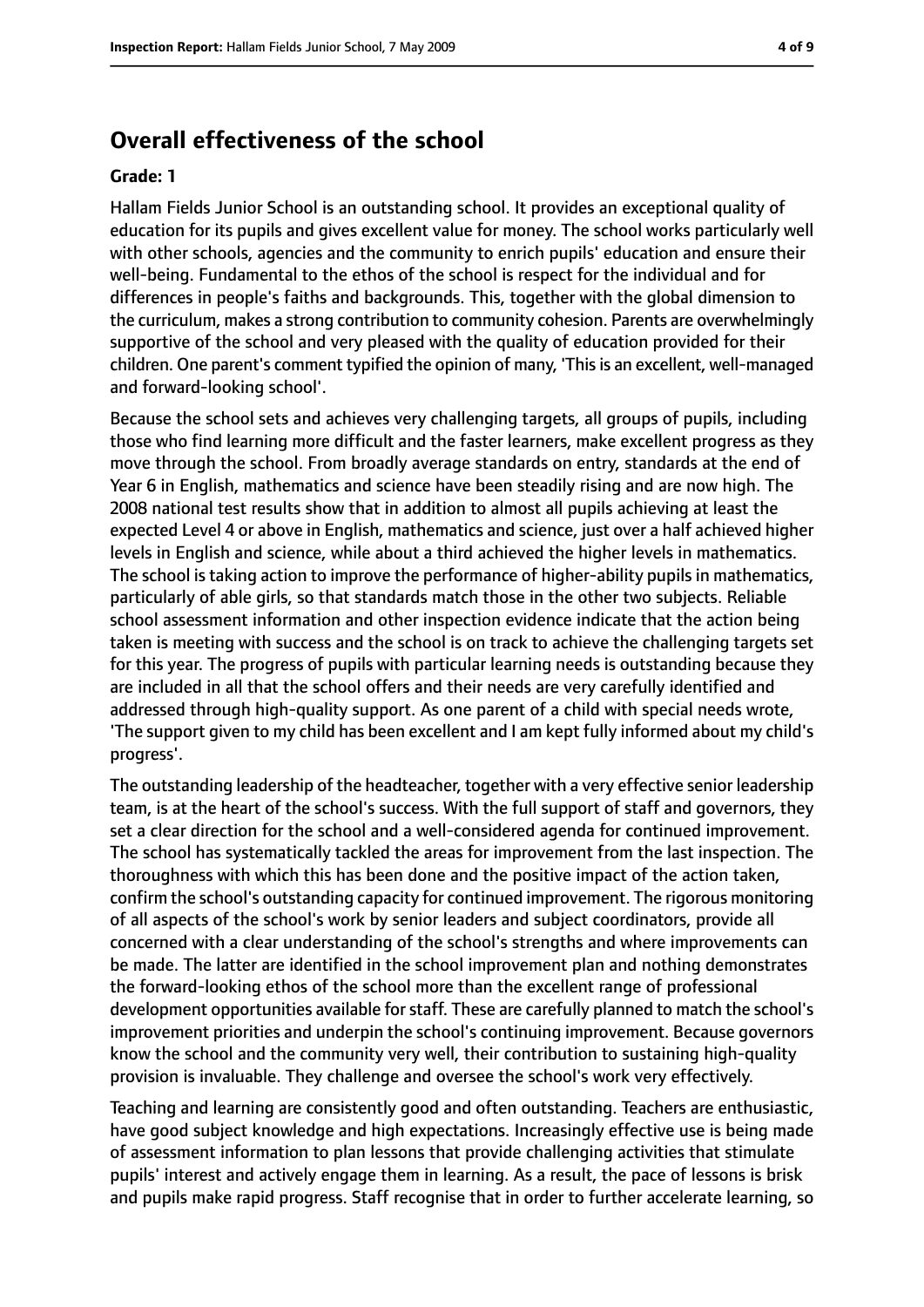that pupils make even more rapid progress, there is a need to make added use of assessment information to plan more personalised learning activities for pupils. Because classroom management is very effective and pupils keen to learn, excellent behaviour is a feature of all lessons. This makes a significant contribution to pupils' excellent achievement. Through the systematic marking of work, pupils are provided with clear guidance on the standard expected and what they must do in order to improve.

Personal development, including all spiritual, moral, social and cultural aspects, is outstanding because the school's expectations of pupils are very clear and consistent. They learn in a highly supportive and inclusive environment where they feel safe and valued as individuals. As one pupil put it, 'Mr Waldron always tells us that we should be happy, safe and successful'. They report that instances of bullying are very rare and if any were to occur, they are confident they would be dealt with quickly. Pupils are encouraged to be thoughtful and to care for one another and thrive on the many responsibilities given to them as part of daily school life. Ranging from playground leaders to class and school council representatives, pupils make an outstanding contribution to the life of the school. Their views are sought on all aspects of school life, most recently in the appointment process of a new headteacher, for example. This adds to pupils' strong sense of belonging to the school. Their enjoyment of school is reflected in their above-average attendance. As one parent wrote, 'It is a joy to know that my child gets up every morning looking forward to going to school'. Pupils are keen to keep fit and eat healthily. In addition to their physical education lessons, their delight in physical activity is seen at break and lunchtimes when the spacious school grounds and well equipped play areas become a hive of movement as they play happily together. Through, for example, the school's eco-activities, the school choir and raising funds for local and national charities, pupils make a strong contribution to the local community. Activities such as these enhance the development of pupils' personal and inter-personal skills and their understanding of responsible citizenship.

Excellent care, support and guidance underpin pupils' outstanding personal development. Adults demonstrate strongly caring attitudes, and pupils receive excellent personal support at the time of transition between schools. They say that they are able to talk with teachers about any of their concerns. The school fully meets statutory requirements for the protection of children and monitors health and safety issues closely. Very effective academic guidance makes a significant contribution to pupils' outstanding progress. They are aware of their learning targets and their progress is carefully tracked to ensure that they achieve them. Success criteria are shared with pupils and through the regular assessment of their own work they develop their evaluative skills and their critical thinking. The excellent curriculum contributes significantly to the pupils' considerable enjoyment and to their learning. There is a strong focus on the development of basic skills in all subjects. This, together with pupils' outstanding progress, means that preparation for the future is excellent. The curriculum is enriched by numerous visits and visitors to the school. A particular feature is the imaginative use of the school grounds and school garden to provide a laboratory for exploration of the natural world. Pupils also benefit from an extensive range of extra-curricular activities. Several of these, for example the school gardening club, involve parents and grandparents and considerably strengthen links between home and school.

#### **What the school should do to improve further**

■ Extend the use of assessment information to plan more personalised learning activities that offer even more challenge to pupils at different attainment levels.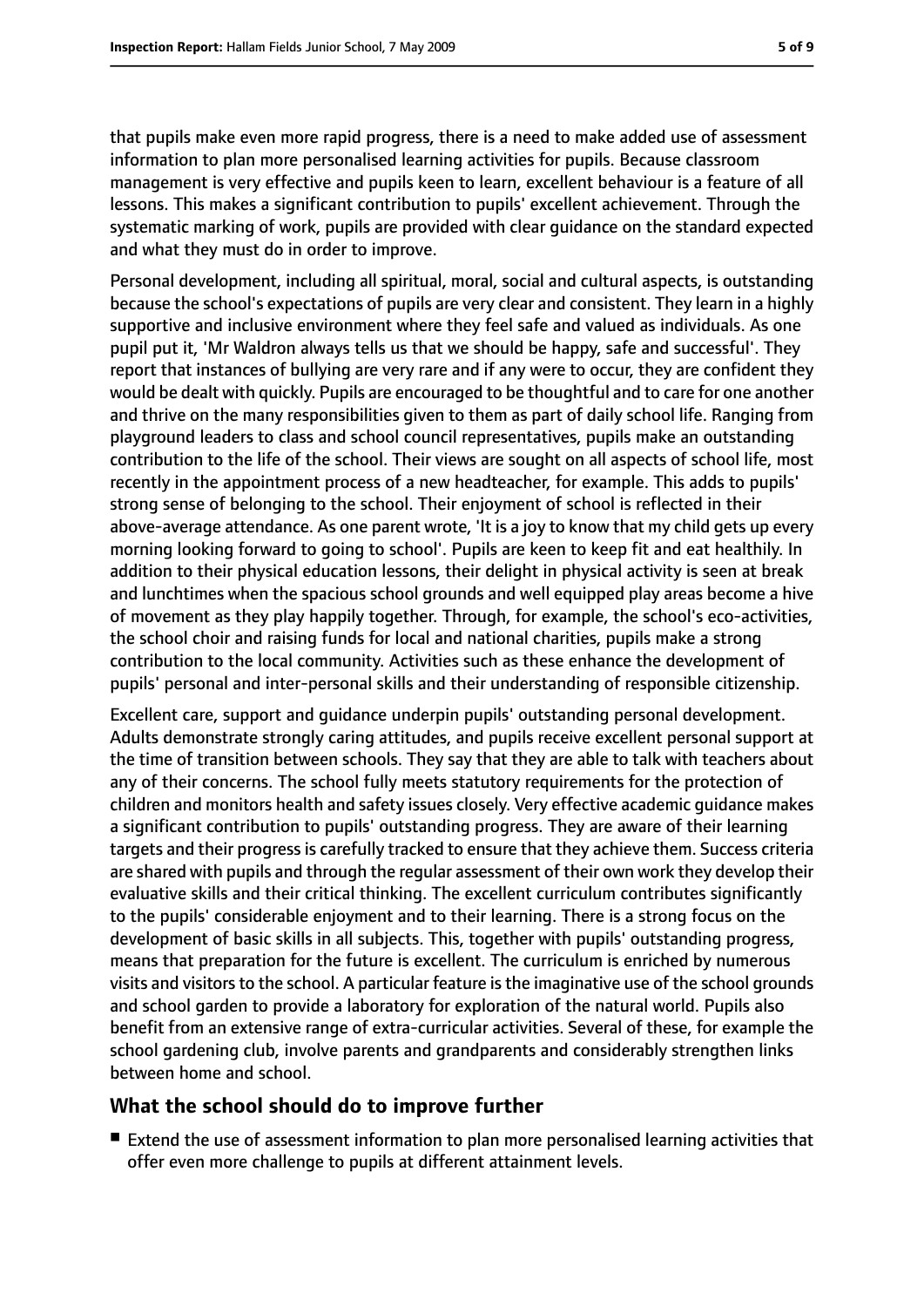**Any complaints about the inspection or the report should be made following the procedures set out in the guidance 'Complaints about school inspection', which is available from Ofsted's website: www.ofsted.gov.uk.**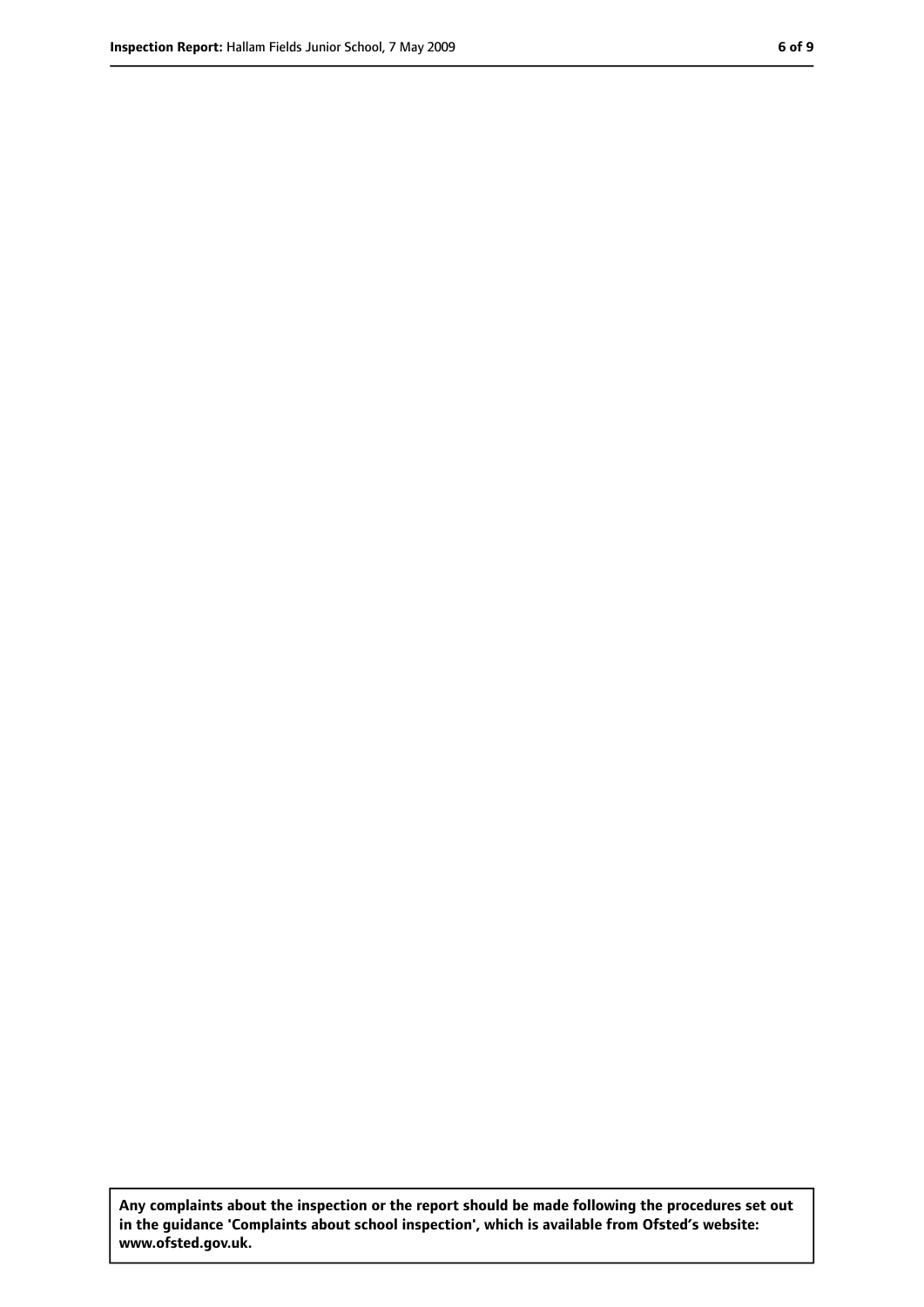# **Inspection judgements**

| Key to judgements: grade 1 is outstanding, grade 2 good, grade 3 satisfactory, and | <b>School</b>  |
|------------------------------------------------------------------------------------|----------------|
| arade 4 inadequate                                                                 | <b>Overall</b> |

#### **Overall effectiveness**

| How effective, efficient and inclusive is the provision of<br>education, integrated care and any extended services in meeting the<br>needs of learners? |     |
|---------------------------------------------------------------------------------------------------------------------------------------------------------|-----|
| Effective steps have been taken to promote improvement since the last<br>inspection                                                                     | Yes |
| How well does the school work in partnership with others to promote learners'<br>well being?                                                            |     |
| The capacity to make any necessary improvements                                                                                                         |     |

## **Achievement and standards**

| How well do learners achieve?                                                  |  |
|--------------------------------------------------------------------------------|--|
| The standards <sup>1</sup> reached by learners                                 |  |
| How well learners make progress, taking account of any significant variations  |  |
| between groups of learners                                                     |  |
| How well learners with learning difficulties and/or disabilities make progress |  |

#### **Annex A**

<sup>&</sup>lt;sup>1</sup>Grade 1 - Exceptionally and consistently high; Grade 2 - Generally above average with none significantly below average; Grade 3 - Broadly average to below average; Grade 4 - Exceptionally low.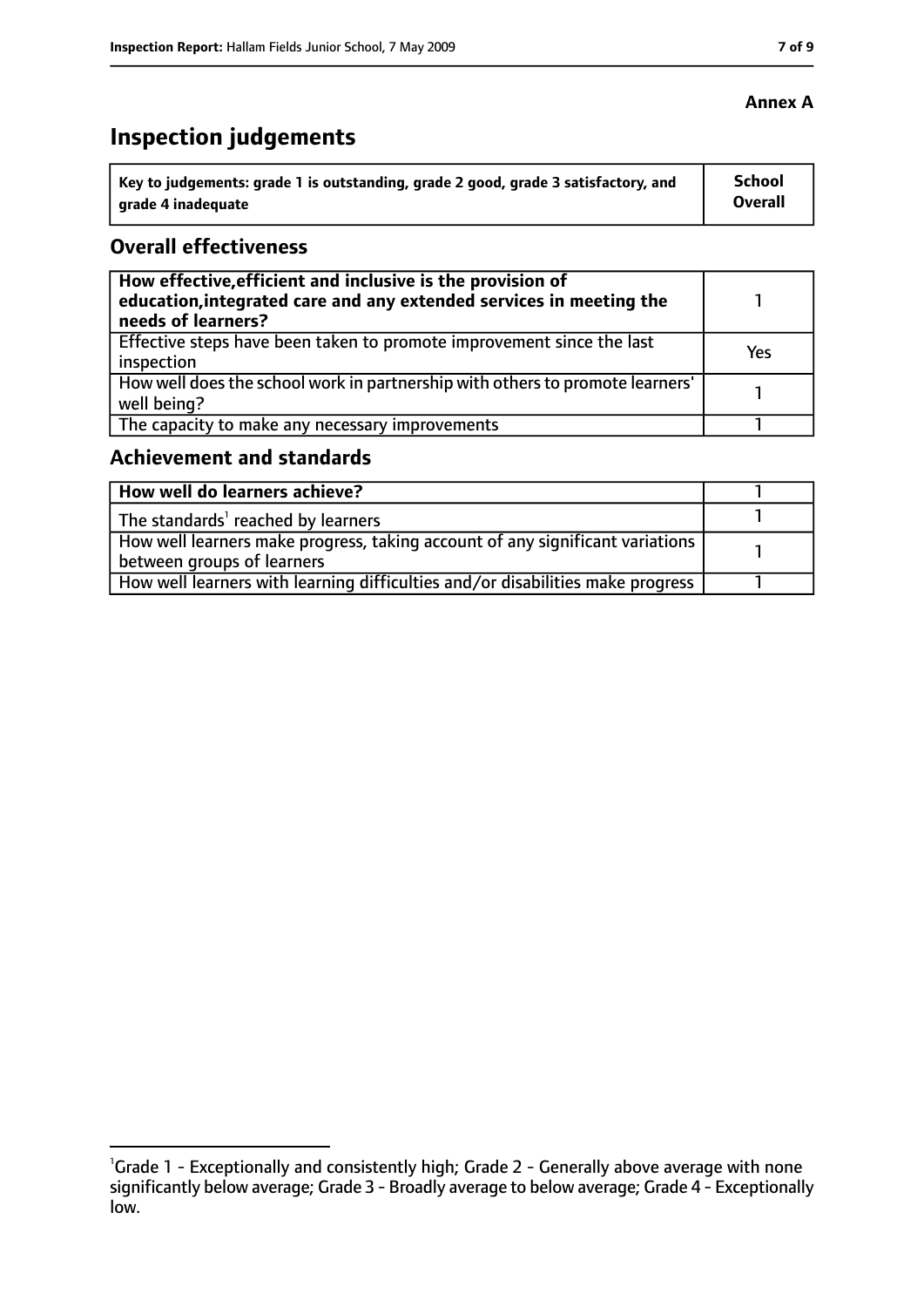# **Personal development and well-being**

| How good are the overall personal development and well-being of the<br>learners?                                 |  |
|------------------------------------------------------------------------------------------------------------------|--|
| The extent of learners' spiritual, moral, social and cultural development                                        |  |
| The extent to which learners adopt healthy lifestyles                                                            |  |
| The extent to which learners adopt safe practices                                                                |  |
| The extent to which learners enjoy their education                                                               |  |
| The attendance of learners                                                                                       |  |
| The behaviour of learners                                                                                        |  |
| The extent to which learners make a positive contribution to the community                                       |  |
| How well learners develop workplace and other skills that will contribute to<br>their future economic well-being |  |

# **The quality of provision**

| How effective are teaching and learning in meeting the full range of<br>learners' needs?              |  |
|-------------------------------------------------------------------------------------------------------|--|
| How well do the curriculum and other activities meet the range of needs and<br>interests of learners? |  |
| How well are learners cared for, quided and supported?                                                |  |

# **Leadership and management**

| How effective are leadership and management in raising achievement<br>and supporting all learners?                                              |     |
|-------------------------------------------------------------------------------------------------------------------------------------------------|-----|
| How effectively leaders and managers at all levels set clear direction leading<br>to improvement and promote high quality of care and education |     |
| How effectively leaders and managers use challenging targets to raise standards                                                                 |     |
| The effectiveness of the school's self-evaluation                                                                                               |     |
| How well equality of opportunity is promoted and discrimination eliminated                                                                      |     |
| How well does the school contribute to community cohesion?                                                                                      |     |
| How effectively and efficiently resources, including staff, are deployed to<br>achieve value for money                                          |     |
| The extent to which governors and other supervisory boards discharge their<br>responsibilities                                                  |     |
| Do procedures for safequarding learners meet current government<br>requirements?                                                                | Yes |
| Does this school require special measures?                                                                                                      | No  |
| Does this school require a notice to improve?                                                                                                   | No  |